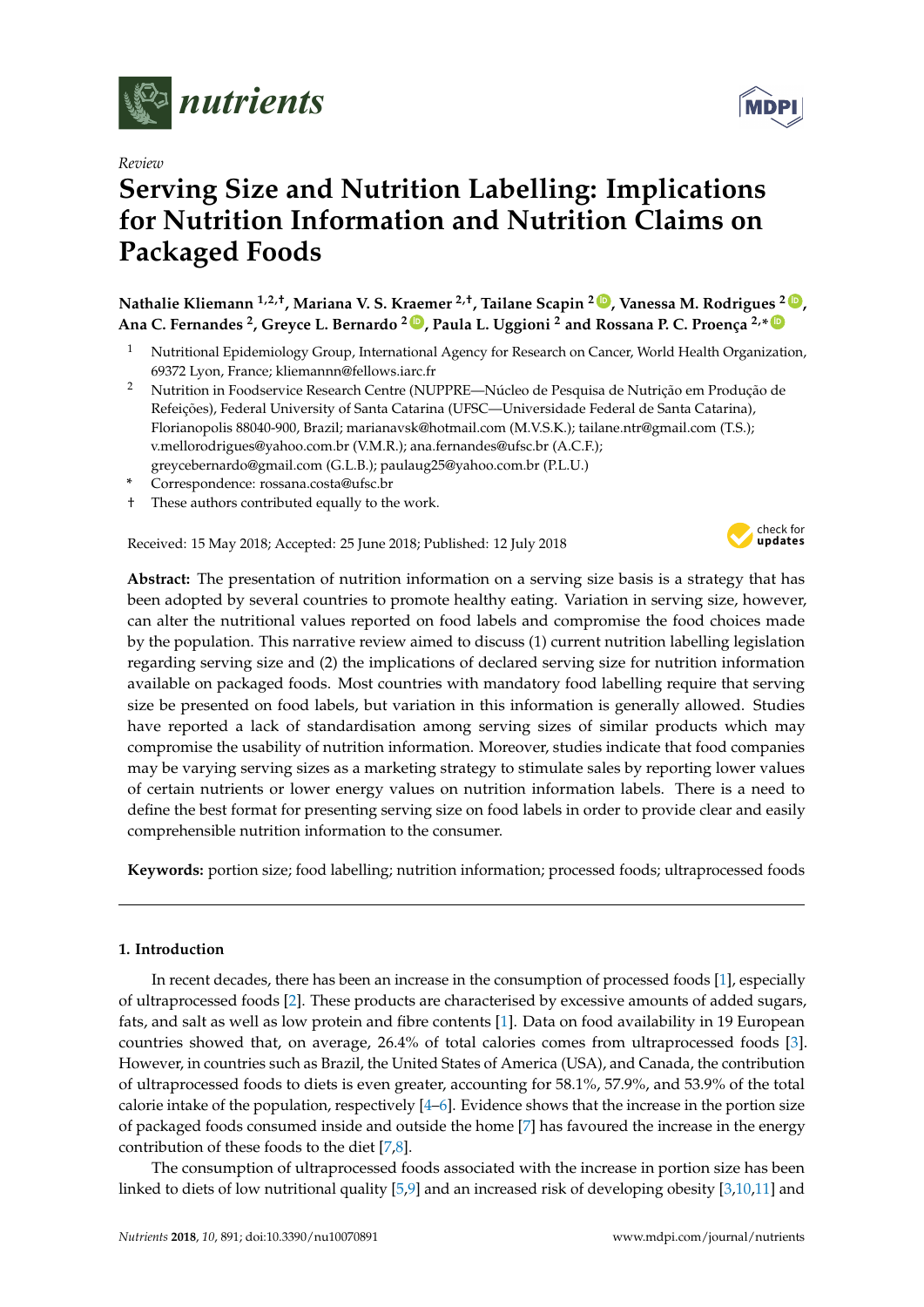cancer [\[12\]](#page-9-7). Public policies aimed at the population and the food industry are required for the provision of reliable information on food labels and to enable the population to make more informed food choices. Nutrition labelling, a strategy that provides access to information and compliance with consumer laws [\[13](#page-9-8)[,14\]](#page-9-9), may also encourage adherence to healthier food habits by individuals and communities [\[15\]](#page-9-10). In order to meet these goals, food labels must provide accurate, standardised, and comprehensible information on the content of food [\[14\]](#page-9-9).

In 2004, the World Health Organization (WHO) conducted a review study to analyse the nutrition labelling legislation of 74 countries and found that food labelling is mandatory in only 10 countries [\[16\]](#page-9-11). According to an updated overview of the global food regulatory environment provided by the European Food Information Council (EUFIC) in 2016, there has been a trend towards mandatory nutrition labelling, as many more countries have adhered to this policy [\[17\]](#page-9-12). Currently, labelling is mandatory for the member countries of the European Union (EU) and Mercosul (Argentina, Brazil, Paraguay, and Uruguay), the USA, Canada, Mexico, Chile, Colombia, Ecuador, Israel, India, Indonesia, China, Hong Kong, South Korea, Malaysia, Taiwan, Australia, New Zealand, Arabian Gulf countries, the Philippines, Thailand, and Japan. However, food labelling regulations vary across countries. For instance, in some countries, nutrients must be listed per 100 g or mL, whilst other countries require that nutrition information be presented per serving size. In addition, in some countries, the reference serving size of each food is defined by regulation, whereas in others, it is the manufacturer's responsibility to define it [\[16\]](#page-9-11).

Some studies have suggested that variation in declared serving size may affect the amount of nutrients reported on the nutrition information label [\[18,](#page-9-13)[19\]](#page-9-14) as well as the consumers' understanding of nutrition information [\[20\]](#page-9-15). It has been suggested that the lack of clarity in serving size is often related to the possibility of declaring servings smaller than the usual portion consumed by the population [\[21\]](#page-9-16). Furthermore, the use of terms such as 'small', 'medium', and 'large servings' hinders comprehension, as interpretations of such terms may vary [\[21\]](#page-9-16). These factors may compromise the usability of nutrition information and consequently, the goals of nutrition labelling.

In order to stimulate the debate on serving size labelling of packaged foods, this narrative review aimed to discuss [\[1\]](#page-8-0) current legislation regarding serving size and [\[2\]](#page-8-1) the implications of variation in serving size for the nutrition information of packaged foods.

#### *Search Strategy*

Data collection was carried out through a literature search of articles available on Pubmed/Medline, Scielo, Web of Science, and Scopus databases as well as on websites of national and international governing bodies. The literature search was performed in February 2018. The terms used in the search comprised two categories that were combined: (a) nutrition labelling (nutrition labelling/food labelling/nutrition facts/nutrition information/serving size/portion size/reference amount customarily consumed) and (b) packaged foods (industrialised foods/packaged foods/processed foods/ultraprocessed foods/industrialised products). Date-related restrictions or other search filters were not used. As the terms 'portion size' and 'serving size' are sometimes used interchangeably [\[22\]](#page-9-17), both terms were included in the search. However, it is widely accepted that these terms have different meanings [\[20\]](#page-9-15). Portion size refers to 'the amount of food intended to be consumed by an individual in a single eating occasion', whereas serving size refers to 'the quantity recommended to be consumed in a single eating occasion' [\[20,](#page-9-15)[22\]](#page-9-17). Therefore, articles using the term 'portion size' were only included in the study if the term was actually used to refer to 'serving size'. Articles that discussed serving size in the context of nutrition labelling were selected. We also selected articles that addressed the implications of serving size for energy values and any nutrient content. Discussions are presented separately by nutrient. This research does not guarantee the representativeness of the findings for a quantitative analysis. Rather, it focuses on the adequacy of information regarding the selected topic. Thus, articles with similar sources and repeated information were excluded, prioritizing original sources. Additionally, only food labelling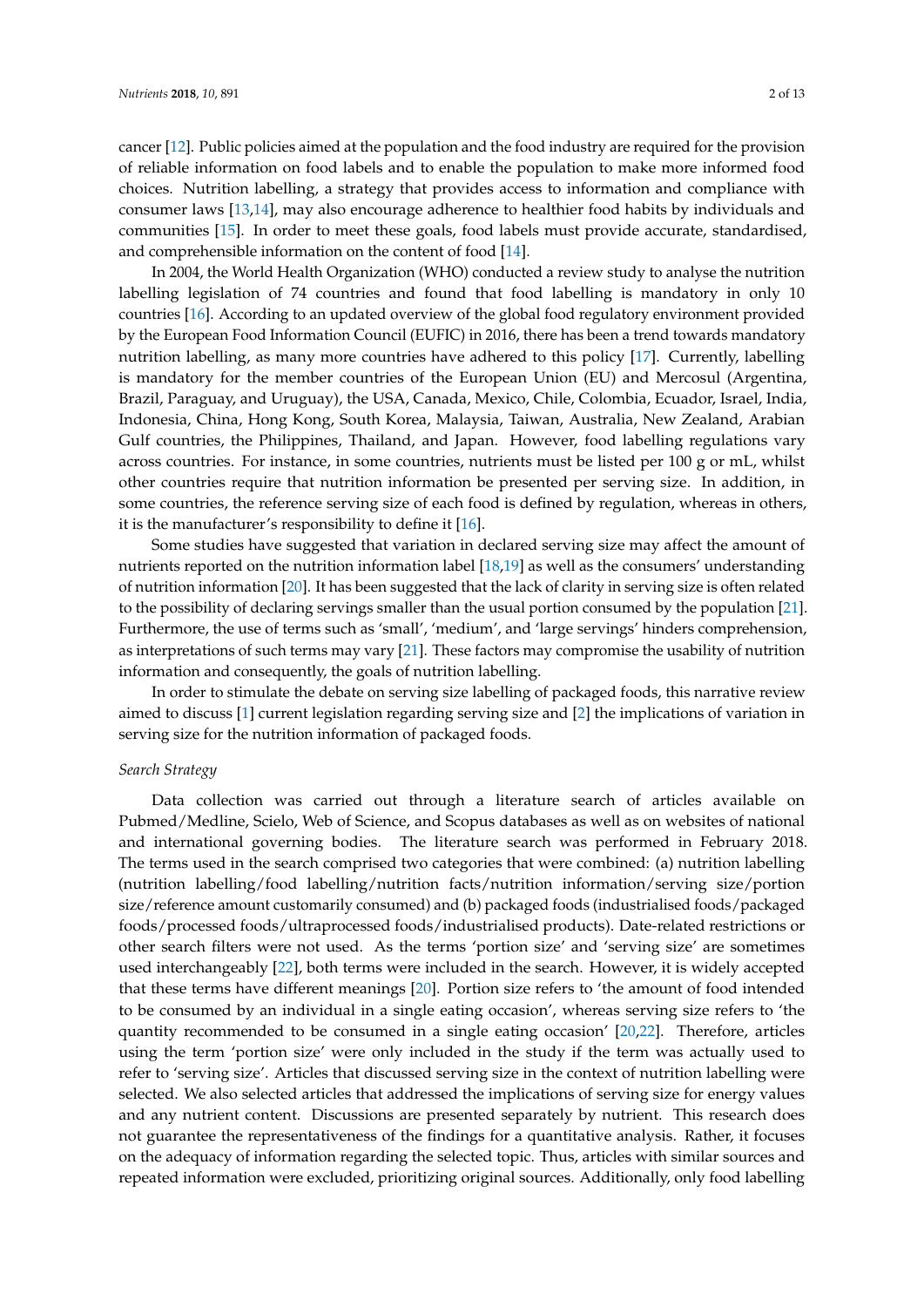legislations of countries where the selected studies took place are discussed in this review. The discussion of the current legislation on nutrition labelling, therefore, may not represent the totality of countries with laws that require the presentation of serving size on food labels.

#### **2. Current Legislation on Nutrition Labelling Regarding Serving Size**

A total of 35 countries have mandatory legislation on food labelling and require or recommend that nutrition information be listed on a serving size basis, as shown in Table [1.](#page-2-0) However, these regulations differ in terms of the definition of serving size. The legislations of Australia, New Zealand, Canada, the USA, and the European countries define serving size as the average amount customarily consumed in one occasion [\[23–](#page-9-18)[26\]](#page-10-0). However, this is not in accordance with the previously stated definition of serving size—that is, the amount 'recommended' to be consumed on one eating occasion [\[20](#page-9-15)[,22\]](#page-9-17). Moreover, the term 'customarily consumed' could imply the amount of food 'intended' to be consumed which is more consistent with the definition of 'portion size' [\[20,](#page-9-15)[22\]](#page-9-17). In the USA, the National Academy of Medicine reported that the serving size recommended by food guides should serve as the main criterion for defining food labelling serving sizes. According to this agency, using the recommended serving size, as opposed to the amount customarily consumed, would facilitate the use of this information in nutrition education programmes [\[27\]](#page-10-1). However, this recommendation has not been adopted by USA regulatory agencies. The Food and Drug Administration (FDA) stated that the use of recommended serving sizes is not mandatory in nutrition labelling because of the lack of nutritionally adequate servings for some processed foods, such as sweets and pastries [\[28\]](#page-10-2).

In contrast, the legislations of Mercosul countries [\[29,](#page-10-3)[30\]](#page-10-4) have established recommended serving sizes for foods. In Brazil, the reference serving size for each food is based on a 2000 calorie diet [\[31\]](#page-10-5). However, reference serving sizes are not defined for foods that do not have recommended serves, such as sauces, ready-made spices, broths, soups, and prepared dishes. Considering the increase in consumption of ready-to-eat foods in Brazil [\[6\]](#page-9-0), the importance of defining the average energy value per serving and serving size in grams or millilitres for these packaged foods is highlighted [\[32\]](#page-10-6).

| Country                            | <b>Presentation of Nutrition Labelling</b>            |                           |                                          |                              |                          | Definition of a Serving                                                                                                       |
|------------------------------------|-------------------------------------------------------|---------------------------|------------------------------------------|------------------------------|--------------------------|-------------------------------------------------------------------------------------------------------------------------------|
|                                    | <b>Serving</b><br><b>Size</b><br>$(g \text{ or } mL)$ | Variation is<br>Allowed   | No. of<br><b>Servings</b><br>per Package | Household<br><b>Measures</b> | Per $100 g$<br>or 100 mL |                                                                                                                               |
| Mercosul<br>countries $1$          | X                                                     | $\mathbf{x}$              |                                          | $\mathbf{x}$                 |                          | Average amount of food that<br>should be consumed by healthy<br>people on one eating occasion<br>for health promotion [29,30] |
| Australia<br>and New<br>Zealand    | $\mathbf{x}$                                          | $\boldsymbol{\mathsf{x}}$ |                                          |                              | $\mathbf x$              | Average amount of food<br>customarily consumed on one<br>occasion $[23,24]$                                                   |
| Canada                             | $\mathbf{x}$                                          | $\mathbf{x}$              |                                          | $\mathbf{x}$                 |                          | Amount of food customarily<br>consumed on one eating<br>occasion [25]                                                         |
| United<br>States of<br>America     | $\mathbf{x}$                                          | $\mathbf{x}$              | $\mathbf{x}$                             | $\mathbf{x}$                 |                          | Amount of food customarily<br>consumed on one eating<br>occasion by persons aged four<br>years or more $[26]$                 |
| European<br>countries <sup>2</sup> | X                                                     | X                         | X                                        |                              | $\mathbf{x}$             | Amount of food customarily<br>consumed on one occasion [33]                                                                   |

<span id="page-2-0"></span>**Table 1.** Nutrition labelling and serving size definition in countries with mandatory nutrition labelling.

**Note**: <sup>1</sup> Southern Cone Common Market (Mercosul): Argentina, Brazil, Paraguay, and Uruguay. <sup>2</sup> Germany, Austria, Belgium, Bulgaria, Cyprus, Croatia, Denmark, Slovakia, Slovenia, Spain, Estonia, Finland, France, Greece, Hungary, Ireland, Italy, Latvia, Lithuania, Luxembourg, Malta, Netherlands, Poland, Portugal, Republic Czech Republic, Romania, and Sweden.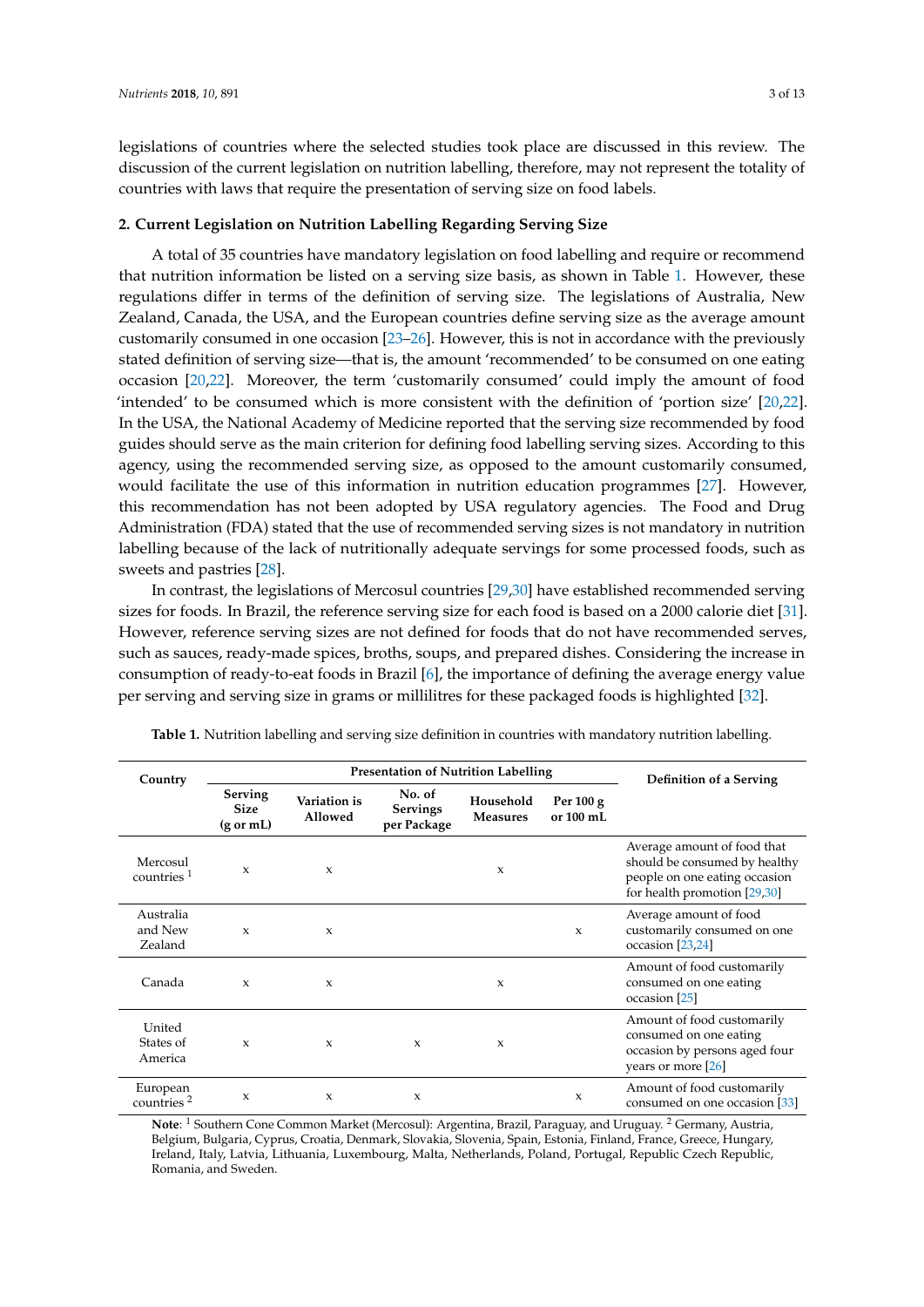There are also differences in the requirements for nutrition labelling presentation (Table [1\)](#page-2-0). For instance, in the USA, where labelling became mandatory in 1990 [\[28\]](#page-10-2), nutrition information must be presented per serving size with corresponding household measures and the total number of servings per package [\[26\]](#page-10-0). For processed foods sold in individual portions that have a total content of less than 200% of the size of the reference serving size may label the entire content of the package as one serving. Foods with a total content between 200% and 300% of the reference serving size should present the nutrition information in two columns, per serving size and per total content, in addition to including the number of servings contained in the product. The reference amounts customarily consumed (RACCs) of each packaged food is defined on the basis of data from Nationwide Food Consumption Surveys of the USA and represents the amount generally consumed per eating occasion by persons aged four years or more [\[26,](#page-10-0)[28\]](#page-10-2). In 2016, reference serving sizes were updated, as many were underestimating the current consumption of the USA population [\[26\]](#page-10-0).

Australia and New Zealand made food labelling compulsory in 2000. Although current regulations require nutrition information to be presented per 100 g or mL and per serving, the serving size is determined by the food manufacturer [\[24\]](#page-9-19). The use of nutrition information on a serving size basis is intended to assist consumers in determining their energy and nutrient intakes, whereas nutritional information per 100 g or mL is used to compare nutritional values between similar foods. The presentation of nutrition information in common household measures is not mandatory but is encouraged [\[23\]](#page-9-18).

Canada introduced compulsory nutrition labelling in 2003. Legislation requires nutrition information to be presented in terms of serving size accompanied by its respective household measure [\[25\]](#page-9-20). In 2016, changes were made to nutrition labelling policies which must be implemented by 2021 [\[34\]](#page-10-8). The new requirements include changes to the size of reference servings to reflect the amounts customarily consumed by the Canadian population on a single eating occasion. Reference serving sizes and permitted variations were determined for each food category to give some flexibility to the food industry. Yet, if the product is usually consumed in one eating occasion and its total content accounts for up to 200% of the reference serving size, the declared serving should represent the total content of the food, even if, in that case, the serving size is outside the limits allowed by legislation. With regard to household measures, if the food is customarily consumed as a whole, the use of fractions is not allowed, for instance, in the case of a cookie [\[25\]](#page-9-20).

In 2006, Argentina, Brazil, Paraguay, and Uruguay implemented a harmonised nutrition labelling legislation, which requires mandatory nutrition labelling in terms of serving size and in household measures [\[29](#page-10-3)[,30\]](#page-10-4). Brazilian regulations allow variation of up to 30% in relation to the reference serving size in grams or millilitres for individually packaged foods or foods sold as individualised units in a pack. For instance, for foods that have a reference serving size of 50 g, a serving size of 35 g to 65 g can be used in the nutrition information. Additionally, variation in the energy value of up to 500 calories is allowed for ready-to-eat products [\[31\]](#page-10-5). Brazilian regulations also state the dimensions and capacities of the main household utensils and allow household measures to be presented in whole numbers or fractions. The regulations suggest ideal household measures for each food group; however, the food industry is responsible for defining the most appropriate household measure. For this, utensils commonly used by the population, such as cutlery, cups, teacups, or other forms of measures, such as slices, fractions, or units, can be chosen. This recommendation allows the serving sizes (in household measures) of foods to be declared in fractions, possibly compromising comprehension and consumer rights to clear and precise information [\[13\]](#page-9-8).

Regulations on nutrition labelling in the EU have existed since 1990 [\[35\]](#page-10-9); however, they only became mandatory in 2011 and effective as of December 2016 [\[33\]](#page-10-7). Regulations on nutrition labelling were established with the aim of harmonising the EU internal market and promoting healthier food choices. The current regulations require that nutrition information be declared per 100 g or mL to allow the comparison of foods of different sizes. However, it is also encouraged that nutrition information in terms of serving size and the total number of servings be declared, although there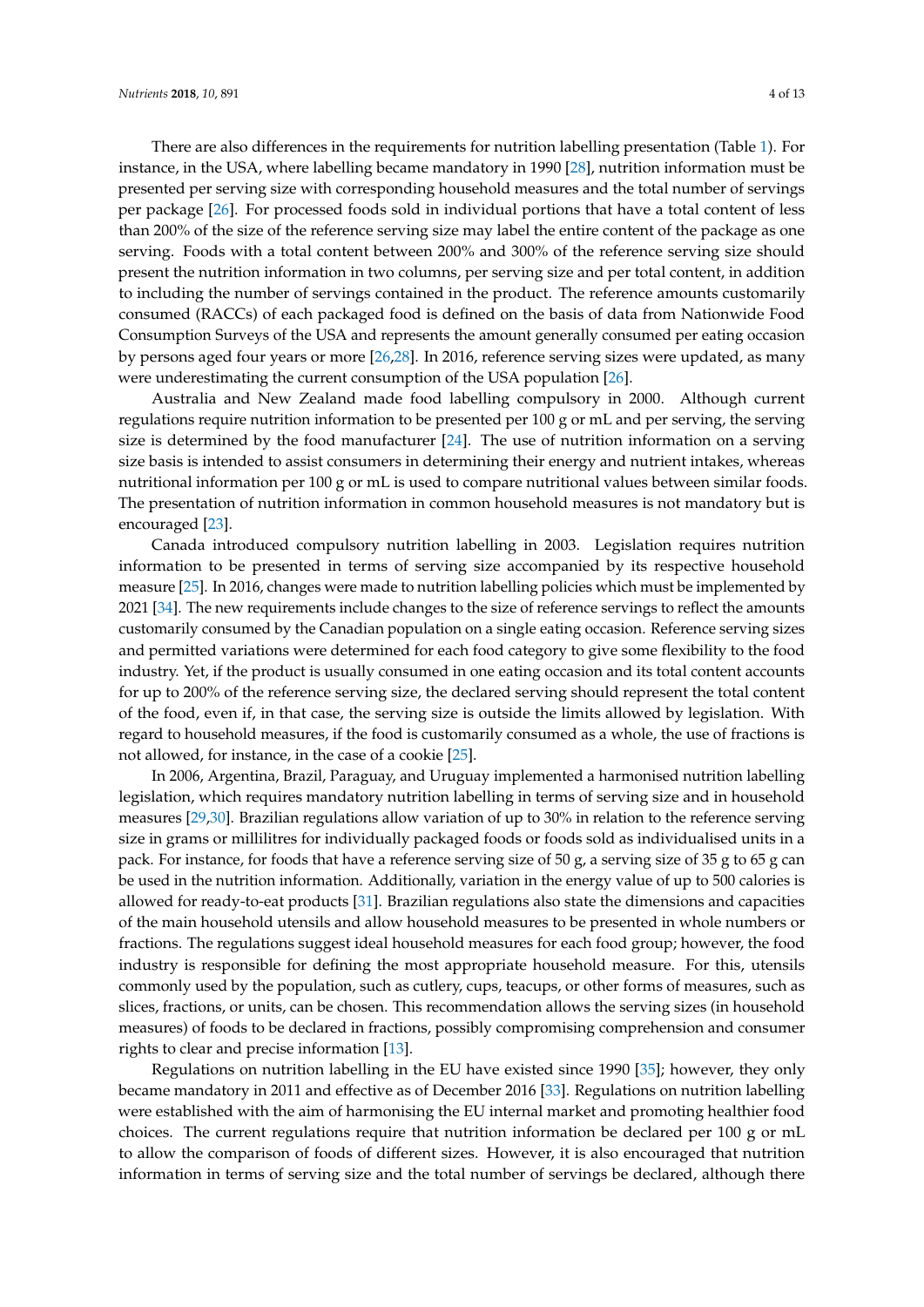are no pre-established values. The definition of reference serving sizes is the responsibility of each manufacturer, but it should represent the amount customarily consumed of that product.

As shown above, some countries, such as Australia, New Zealand, and European countries, allow variation in declared serving size among similar foods, as serving sizes are defined by the food manufacturers. However, even in countries that establish reference serving sizes, declared serving sizes may differ from the references. This may hinder comparison among similar food products and affect consumer food choices, especially if the serving size is declared without a standardised measure, for example, per 100 g or mL, as happens in countries, such as the USA, Canada, and Mercosul countries. In addition, some countries do not require household measures and/or number of servings per package in food labelling which may also compromise the interpretation of the nutrition information. These issues may affect the quantity of nutrients declared. In fact, several studies have discussed the variation in serving sizes and household measures and its relationship with nutrition information labels [\[18,](#page-9-13)[36](#page-10-10)[–38\]](#page-10-11), as discussed in the following section.

### **3. Declared Serving Size on Packaged Foods**

A study conducted in Australia analysed 1070 packaged food labels at a Melbourne supermarket and found that among ready-to-eat products, serving sizes varied from 18 to 100 g, precluding a comparison of nutritional values between products [\[36\]](#page-10-10). Yang et al. [\[39\]](#page-10-12) evaluated the nutrition information displayed on 4046 packaged foods marketed in four supermarkets in Sydney. The authors observed variation of up to 59% in serving sizes among foods of the same group. Furthermore, only 24% of the analysed products had declared serving sizes similar (within  $\pm 10\%$ ) to the standard serving sizes of the Australian Dietary Guidelines.

In the USA, Young and Nestle [\[40\]](#page-10-13) conducted a study to determine portion sizes in the USA marketplace, compare them with federal regulations, and evaluate their changes over time. The study reported that serving sizes of similar industrialised products are not standardised and can vary, even between products of the same brand. The authors adverted that food companies may be using serving sizes as a strategy to stimulate product sales. Within the limits established by legislation, food manufacturers try to report the lowest values possible for energy content and certain nutrients, such as trans fats and sodium.

A study conducted in Canada compared the serving sizes declared on the nutrition labels of 10,487 packaged foods with those established by the Canadian Nutrition Labelling regulations and guidelines [\[41\]](#page-10-14). The authors observed that 35% of the products had serving sizes that were smaller than the standard reference size and that 23% exceeded the reference values. The serving sizes of several products included in the food categories of breads and juices exceeded the recommended sizes. Dairy products had the largest number of irregularities, presenting smaller serving sizes than the recommended ones. Furthermore, there was a tendency to report smaller serving sizes for products with higher calorie densities [\[41\]](#page-10-14).

In Brazil, Grandi and Rossi [\[42\]](#page-10-15) evaluated the nutrition labelling of 142 industrialised fermented dairy products and found nonconformities in declared serving sizes. Yoghurts and dairy drinks had declared servings varying from 100 to 200 g, even though the serving size recommended by legislation is 200 g. The variation in serving size was greater than that allowed by Brazilian legislation (140–260 g). An even greater variation in serving sizes of dairy products marketed in Brazil was found by Kliemann et al. [\[43\]](#page-10-16). The authors analysed serving sizes of all processed and ultraprocessed foods sold in a Brazilian supermarket, totalling 2072 products. A great variation in serving size was observed among similar products—the serving sizes of dairy products varied from 75 to 300 g, whereas those of ready-to-eat and semi-ready products varied between 55 and 240 g. This variability may compromise the analysis and the comparison of foods by consumers at the time of purchase [\[43\]](#page-10-16).

The lack of standardisation of nutrition labels also occurs in relation to household measures. A study by Kraemer et al. [\[37\]](#page-10-17) evaluated the nutrition information shown in 1071 processed foods marketed in Brazil and associated the fractionation of common measures (e.g., half a unit of biscuit)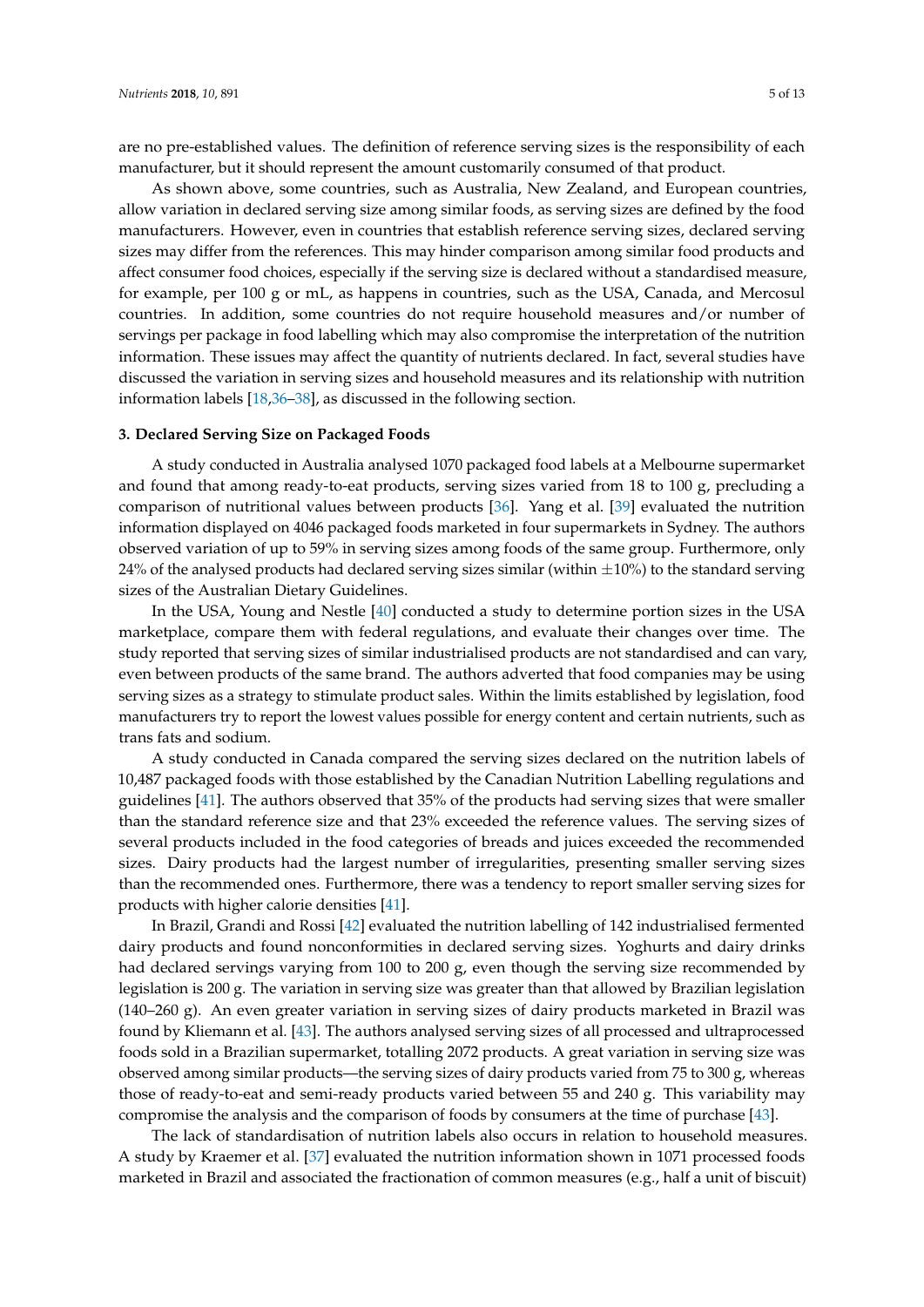with the portions consumed by the Brazilian population and serving sizes declared on labels. The results showed that, on average, foods that had fractional household measures presented a serving size 3.2 times smaller than that consumed by the Brazilian population. The authors also reported that fractional household measures commonly appear on labels of products that are eaten as a whole, such as sandwich cookies and frozen meatballs. This situation may compromise the understanding of nutrition information, as the declared values can confuse the consumer by requiring calculations for adequate comprehension [\[37](#page-10-17)[,44\]](#page-10-18). In addition, the use of household measures that are not appropriate for the food product may have a detrimental effect on dietary intake, as consumers may ingest larger amounts than the recommended [\[45\]](#page-10-19).

#### *3.1. Declared Serving Size versus Energy Value on Food Labels*

Drewnowski et al. [\[38\]](#page-10-11) evaluated the nutrition information of 378 processed foods sold in the USA and found an inverse relationship between declared serving size and energy density. Sweet drinks, yoghurts, and soups that have a high water content and low energy density presented serving sizes between 200 and 240 g. Fruits and mixed dishes presented average serving sizes of 100 g. Meat, beans, cheeses, nuts, and ready-to-eat cereals presented serving sizes of less than 100 g.

Kliemann et al. [\[18\]](#page-9-13) observed similar results in Brazil. The study evaluated the association between declared serving size, its variation, and the energy value of foods. A total of 1953 processed foods were analysed, of which the majority (72%) complied with the standard serving sizes determined by Brazilian legislation [\[31\]](#page-10-5). However, substantial variation was observed among serving sizes of similar food products, which were higher in energy dense foods. The authors reinforced the concern that serving size variation among similar products may confuse the consumer, as it also causes variation in the energy values of foods and may render the comparison between products difficult [\[18\]](#page-9-13).

Vanderlee et al. [\[46\]](#page-10-20) investigated consumer understanding of calorie content per serving and per container in sweetened beverages in Canada. The study found that only 11.8% of the participants who viewed the products' calorie information per serving correctly identified their total calorie content, compared to 91.8% who saw the products' calorie information per container. Thus, consumers may have difficulty estimating their calorie intake when the nutrition information is shown only per serving.

Machado et al. [\[47\]](#page-10-21) evaluated the serving sizes and energy values of processed and ultraprocessed dairy products by comparing their traditional versions with their diet/light versions. The authors analysed 451 products marketed in Brazil, including yoghurts, dairy drinks, and cheeses. Similar to the report by Kliemann et al. [\[18\]](#page-9-13), even though most of the analysed products declared servings within legal limits, there was great variation in serving size among similar foods. Creamy and ricotta cheeses appeared at the top in the ranking of variation among similar products—the largest serving size was six times that of the smallest serving size. The same pattern was observed regarding energy values. The authors concluded that the food industry may be using smaller serving sizes to display lower energy values on nutrition labels, thereby allowing them to claim that the product is light or diet on the front-of-package (FoP) [\[47\]](#page-10-21). This variability in serving size may mislead consumers at the point of purchase, given the difficulty in comparing similar products.

#### *3.2. Serving Size versus Presence of Trans Fatty Acids on Food Labels*

In previous decades, several studies have shown the negative effects of trans fatty acids on human health [\[48–](#page-10-22)[50\]](#page-11-0). As a result, since 2004, the WHO has recommended that trans fats should be eliminated from the diet [\[14\]](#page-9-9). Recently, a new goal has been launched by the WHO in a partnership with Resolve to Save Lives to eliminate industrially-produced trans fats by 2023 [\[51\]](#page-11-1). The initiative, named 'REPLACE', comprises a set of actions to provide countries with the tools they need in order to eliminate industrially-produced trans fats from national food supplies [\[51\]](#page-11-1). The main source of trans fatty acids is processed foods [\[52\]](#page-11-2). Therefore, nutrition information labels—the means of communication between industries and consumers regarding the nutritional properties of foods—are of great importance to allow consumers to reduce their intake of trans fats [\[14\]](#page-9-9).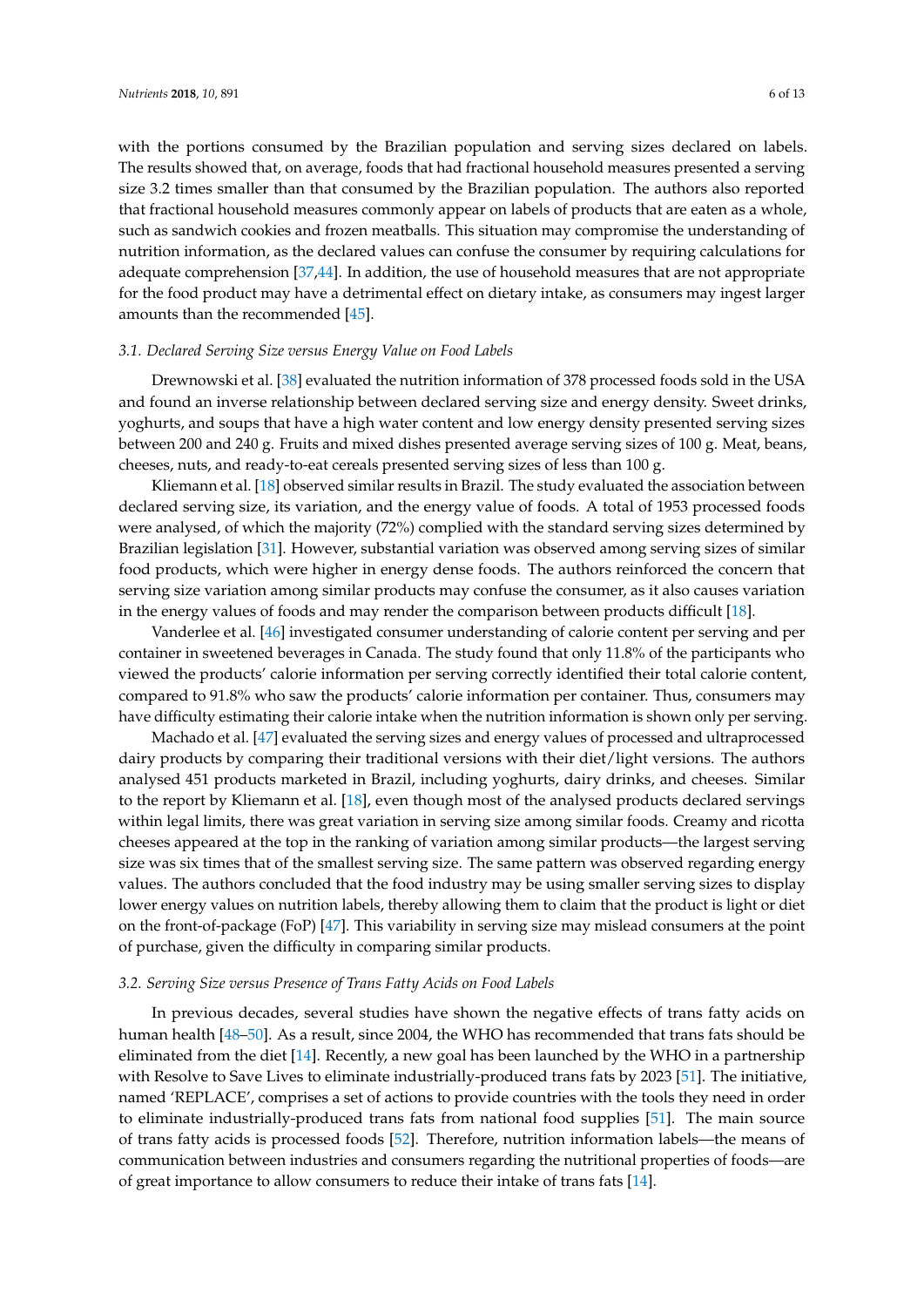The labelling of trans fatty acid content per serving size has been mandatory in Brazil since 2003 [\[53\]](#page-11-3). However, the same regulation that determines this measure also allows products containing up to 0.2 g of trans fat per serving to state on the nutrition information label that they contain 0 g of trans fat. In addition, another regulation regarding nutrition claims allows food containing up to 0.1 g of trans fat per serving to advertise a 'zero trans' nutrition claim on the FoP [\[54\]](#page-11-4).

Silveira et al. [\[55\]](#page-11-5) analysed the labelling of trans fats on packaged foods sold in Brazil by evaluating ingredient lists, nutrition information labels, and FoP claims. The authors observed that 50% of the 2327 analysed foods contained trans fatty acids according to the ingredients list, but only 18% of them reported that trans fat was present in a serving. The study found a high percentage of false negative reports; that is, the percentage of foods that declared zero trans per serving but cited ingredients that contained trans fat in the ingredients list ranged from 40% to 60% in most food groups. Similar nonconformities were also observed in FoP claims. Thus, false properties or nutrition claims, such as the claim that the food is 'zero trans', can be declared depending on the serving size adopted [\[55](#page-11-5)[,56\]](#page-11-6).

Studies have indicated that the intake of trans fat in Brazil may be greater than the perceived by the consumer [\[37](#page-10-17)[,52](#page-11-2)[,55\]](#page-11-5). Hissanaga et al. [\[52\]](#page-11-2) showed that the intake of nutrients is directly proportional to the serving size. Therefore, if the portion size of a food is larger than the serving size, the intake of trans fat and other nutrients will be greater than the values reported on the label.

Kraemer et al. [\[37\]](#page-10-17) correlated the average portion size consumed by the Brazilian population, according to data from the 2008–2009 Consumer Expenditure Surveys, with the serving size and content of trans fatty acids declared on the nutrition information label of processed and ultraprocessed foods. In the evaluated food groups, comprising biscuits, chocolate, and frozen foods, the customarily consumed portion was higher than the declared serving size for 88% of the products. The authors observed that the average portion size of foods that reported trans fatty acids on the ingredients list was 9.2 times greater than the serving size that appeared on nutrition information labels. In addition, they observed that foods classified as 'false negatives' (i.e., foods that reported trans fatty acids in the ingredients list but claimed not to contain this fat on the nutrition information label) were greatly consumed. This is a concerning situation, as the reference serving size in Brazil is based on recommendations for a 2000 calorie daily diet [\[53\]](#page-11-3).

Other countries, such as the USA, England, and Canada, may be facing a similar situation to that reported in Brazil, as some studies have reported that these populations are consuming portions larger than the serving sizes [\[21,](#page-9-16)[57–](#page-11-7)[62\]](#page-11-8). Thus, consumers in these countries may have a high intake of trans fatty acids without being aware of it [\[18](#page-9-13)[,59\]](#page-11-9).

## *3.3. Serving Size versus Sodium Content on Packaged Food Labels*

Packaged foods are considered important sources of sodium, and an excessive consumption of this micronutrient has been associated with the development of noncommunicable diseases [\[14\]](#page-9-9). Martins et al. [\[63\]](#page-11-10) evaluated the sodium content of processed and ultraprocessed pre-prepared and prepared foods consumed for lunch or dinner in Brazil. The 1411 foods included in the study were classified as high-, medium-, or low-sodium according to definitions adopted in the United Kingdom (UK) [\[64\]](#page-11-11). The study showed that 60% of the analysed foods were classified as high-sodium. In addition, the authors emphasised the need to facilitate the identification of sodium content in nutrition information labels, recommending the standardisation of serving size per 100 g or mL as one of the main measures.

Kraemer et al. [\[65\]](#page-11-12) also highlighted the need to standardise the serving size to declare the sodium content in food. The study analysed the sodium content of processed and ultraprocessed foods consumed by children and adolescents as snacks. The authors reported great variation in serving size within the same group of foods as well as great variation in the declared sodium content. As an example, they quoted two chocolates, one with a serving size of 50 g and another of 17 g. In the nutrition information label, the chocolate with a serving size of 50 g had a higher sodium content. However,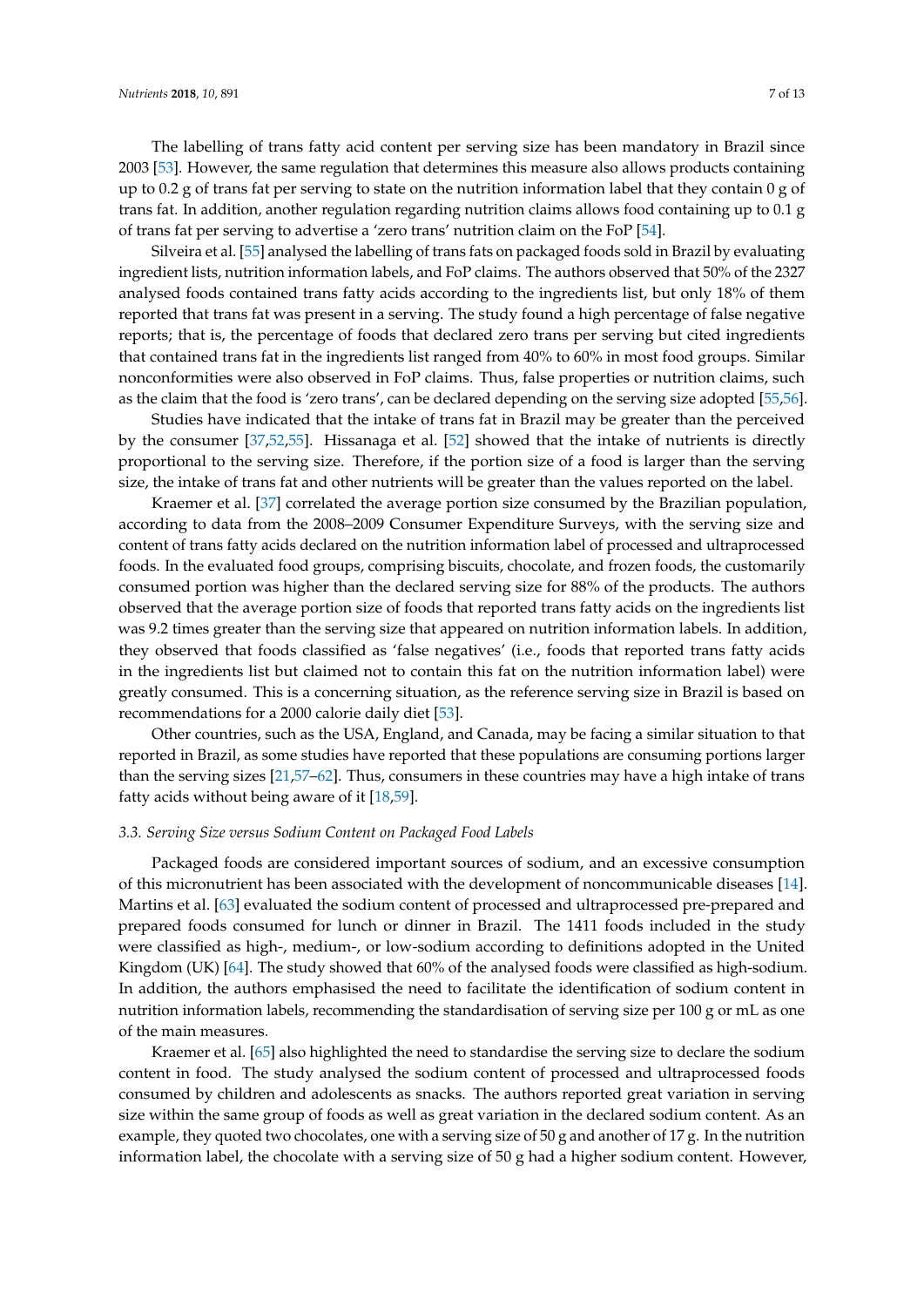when the sodium content was adjusted to 100 g, the chocolate with a serving size of 17 g had a higher content of this micronutrient than the other product.

Similar results were found by Nishida et al. [\[66\]](#page-11-13) after analysing 3449 conventional packaged foods and packaged foods, with nutrition claims suggesting reduced levels or the absence of nutrients in Brazil. In general, the sodium content of foods with these claims was 43% higher than that of conventional foods, demonstrating how variation in serving size may compromise the analysis of the nutritional content of foods, inducing the perception that a food is free or reduced in nutrients when, in reality, it is not. This situation portrays the concern raised by several authors—that the lack of standardisation in serving size as well as the variation permitted by law may confuse the consumer at the time of purchase [\[18,](#page-9-13)[37,](#page-10-17)[43,](#page-10-16)[63\]](#page-11-10).

#### **4. Discussion and Conclusions**

This study focused on the critical discussion of nutrition labelling in regard to serving size. The importance and novelty of this study lie in the global panorama of the topic and the implications of serving size for consumer health. Numerous problems were observed regarding the presentation of serving size on food labels. Several countries have chosen to declare nutrition information on a serving size basis but allow variation in serving size, which may compromise the comparability of similar foods and food choices. Studies have also indicated that this flexibility in serving size labelling may be used as a marketing strategy by the food industry to present food products as healthier to consumers by reporting smaller serving sizes and consequently, lower energy values and lower trans fatty acid contents. In addition, the present study demonstrated that noncompliance to the reference serving size is not being used to declare more appropriate household measures, for example, one biscuit instead of half a biscuit.

These issues may also lead to portion distortion, which is when individuals do not realise that their actual portion size exceeds the serving size [\[67\]](#page-11-14). Even more alarming is the fact that higher energy density food products tend to report smaller serving sizes than the reference size, as shown in the present review. Consequently, individuals may overconsume high energy density foods without being aware of doing so. Moreover, in some countries, the reference serving size represents the portion size customarily consumed in one eating occasion. Although this could potentially help the understanding and correct estimation of serving sizes, it does not facilitate the use of this information for the promotion of healthy eating behaviours [\[27\]](#page-10-1).

Considering that the increased consumption of ultraprocessed foods associated with increased portion size has been linked to obesity [\[3,](#page-8-2)[10,](#page-9-5)[11\]](#page-9-6), the presentation of serving size on food labels may be an important tool to help the population make informed decisions about their diet and lifestyles. In fact, several studies have shown that consumers across the globe prefer nutrition labels with serving sizes as this helps them to determine the amount to buy, eat, or prepare and thereby, control their food intake [\[68,](#page-11-15)[69\]](#page-11-16). Conversely, serving size is one of the least understood items on food labels by consumers [\[16,](#page-9-11)[67\]](#page-11-14). Therefore, taking into account the issues raised by this review and the relevance of serving size information, there is a great need to define the best format to present serving size on food labels in order to provide clear and easily comprehensible nutrition information to the consumer.

European countries, Australia, and New Zealand have provided some alternatives for the serving size issue by requiring the inclusion of nutrition information per 100 g or mL. In this manner, variation in serving size can be maintained, allowing the industry to declare more feasible servings and facilitating the determination of consumed amounts without hindering the comparison between similar products. The use of FoP labels, which has increased across the globe [\[70](#page-12-0)[,71\]](#page-12-1), may also be a potential solution for the issues raised in this review. The FoP is a type of label that presents the nutrition information in a clearly visible area at the front of the package. However, the FoP system varies greatly among countries [\[70,](#page-12-0)[71\]](#page-12-1). In the UK, for example, the FoP is usually provided per 100 g or mL only; per 100 g or mL and serving size; or per serving size only [\[72\]](#page-12-2), but the energy value must always be presented per 100 g or mL. Grunert et al. [\[73\]](#page-12-3) investigated the understanding and use of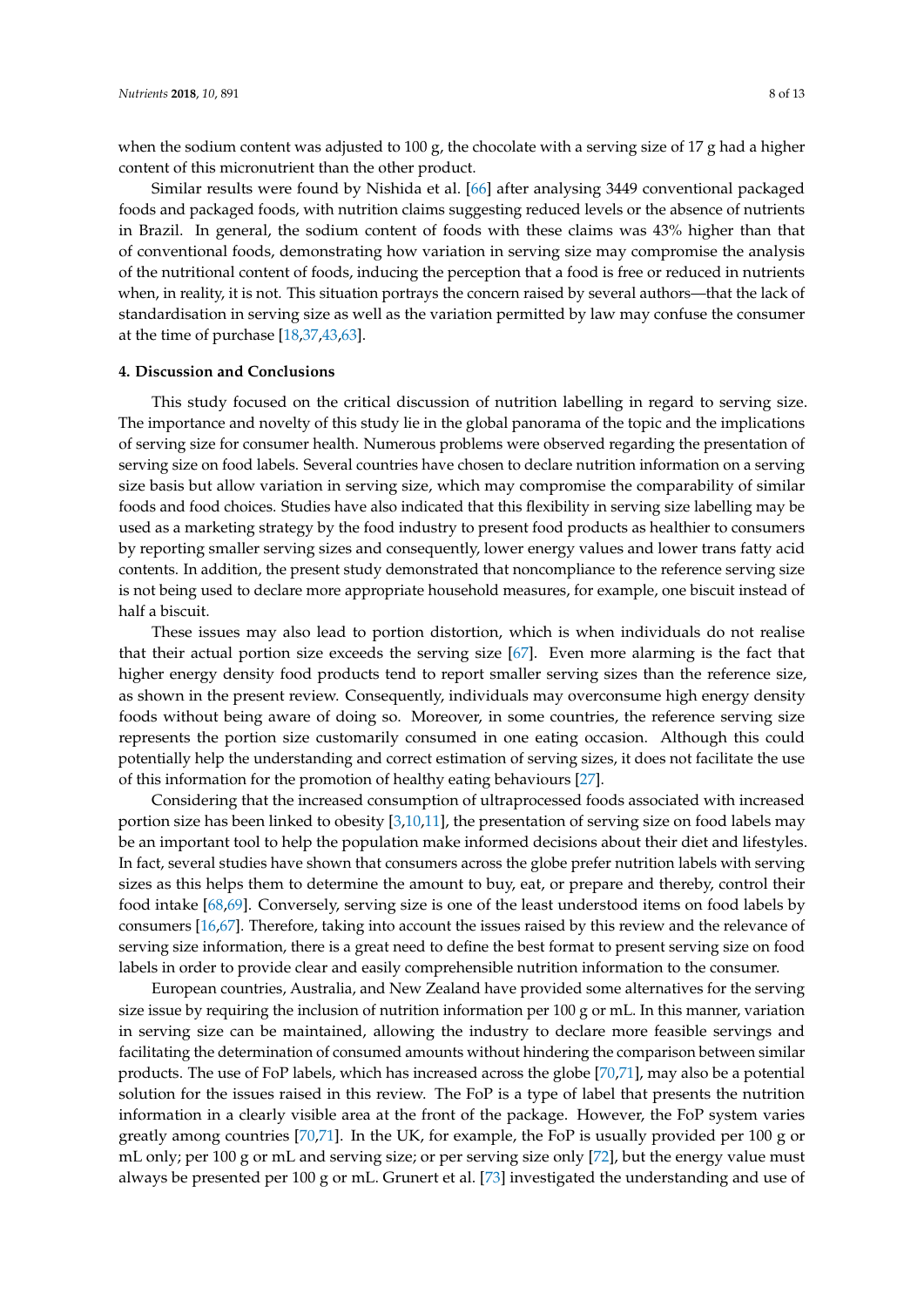nutrition information among UK consumers and found that 87.5% were able to identify the healthiest product in a set of three using the FoP. Each label contained information per 100 g or mL on the back of the package and a FoP label per serving. Thus, providing nutrition information per 100 g or mL alongside information per serving size in a FoP system may help the consumer to correctly interpret the nutrition information and potentially make healthier choices.

Recently, Chile implemented a warning FoP label for products that exceed the cut-offs defined by law for critical nutrients, for instance, when sodium exceeds 300 g per serving [\[74\]](#page-12-4). Different formats of warnings were tested with a convenience sample of 1300 low- and middle-income women. The results suggested that an 'Excess of' FoP warning message displayed in a black and white octagon had the best performance in terms of visibility, comprehension, and change in intention-to-buy, even after adjusting for educational level [\[74\]](#page-12-4). However, it is important to note that the Chilean legislation does not mandate reference serving sizes and that the FoP warning was based on a serving size of 50 g or more. Therefore, even though FoP warnings seem to help the identification of unhealthy food products, variation in serving size is expected between similar products which may affect the comparison of food products.

Reporting the number of servings per package may also help in the understanding of the nutrition information and may reduce portion distortion [\[21\]](#page-9-16). Pelletier et al. [\[75\]](#page-12-5) conducted a study with 90 adults in the USA and showed that most of the participants interpreted the serving size as referring to the size of the entire package and were unaware of the fact that the package had multiple servings. The use of household measures is also thought to reduce portion distortion and help consumers to determine their food intake [\[21](#page-9-16)[,76\]](#page-12-6). However, the use of fractions for household measures should not be allowed when the product is consumed as a whole, following the example of the Canadian legislation [\[25\]](#page-9-20). The inclusion of symbols and pictures has also been suggested as an alternative to improve the understanding of nutrition information [\[69\]](#page-11-16).

The inclusion of nutrition information per 100 g or mL alongside serving size, household measures, and number of servings may help address the issues raised in this review; however, there is limited evidence to support this hypothesis. Studies exploring the impacts of different nutrition labelling formats regarding serving size presentation on consumers' understanding and the use of nutrition information are urgently needed. Although food labelling is one of several policies aimed at reducing obesity rates, gathering more evidence on the effect of serving size information on healthy food choices will allow the adoption of more cost effective obesity prevention actions.

**Author Contributions:** R.P.C.P., N.K., and M.V.S.K. contributed to the conception of this study. T.S. was responsible for the literature search. N.K. and M.V.S.K. wrote the manuscript. T.S., V.M.R., P.L.U., G.L.B., A.C.F., and R.P.C.P. critically reviewed the manuscript. All authors read and approved the final manuscript.

**Funding:** This review article was funded by the Pan American Health Organization through an agreement letter from the Food and Nutrition Coordination of the Brazilian Ministry of Health.

**Conflicts of Interest:** The authors declare no conflict of interest.

#### **References**

- <span id="page-8-0"></span>1. Popkin, B.M.; Adair, L.S.; Ng, S.W. Global nutrition transition and the pandemic of obesity in developing countries. *Nutr. Rev.* **2012**, *70*, 3–21. [\[CrossRef\]](http://dx.doi.org/10.1111/j.1753-4887.2011.00456.x) [\[PubMed\]](http://www.ncbi.nlm.nih.gov/pubmed/22221213)
- <span id="page-8-1"></span>2. Martins, A.P.B.; Levy, R.B.; Claro, R.M.; Moubarac, J.C.; Monteiro, C.A. Increased contribution of ultra-processed food products in the Brazilian diet (1987–2009). *Rev. Saude Publica* **2013**, *47*, 656–665. [\[CrossRef\]](http://dx.doi.org/10.1590/S0034-8910.2013047004968) [\[PubMed\]](http://www.ncbi.nlm.nih.gov/pubmed/24346675)
- <span id="page-8-2"></span>3. Monteiro, C.A.; Moubarac, J.C.; Levy, R.B.; Canella, D.S.; Louzada, M.L.D.; Cannon, G. Household availability of ultra-processed foods and obesity in nineteen European countries. *Public Health Nutr.* **2018**, *21*, 18–26. [\[CrossRef\]](http://dx.doi.org/10.1017/S1368980017001379) [\[PubMed\]](http://www.ncbi.nlm.nih.gov/pubmed/28714422)
- <span id="page-8-3"></span>4. Steele, E.M.; Baraldi, L.G.; Louzada, M.L.D.; Moubarac, J.C.; Mozaffarian, D.; Monteiro, C.A. Ultra-processed foods and added sugars in the US diet: Evidence from a nationally representative cross-sectional study. *BMJ Open* **2016**, *6*, e009892. [\[CrossRef\]](http://dx.doi.org/10.1136/bmjopen-2015-009892) [\[PubMed\]](http://www.ncbi.nlm.nih.gov/pubmed/26962035)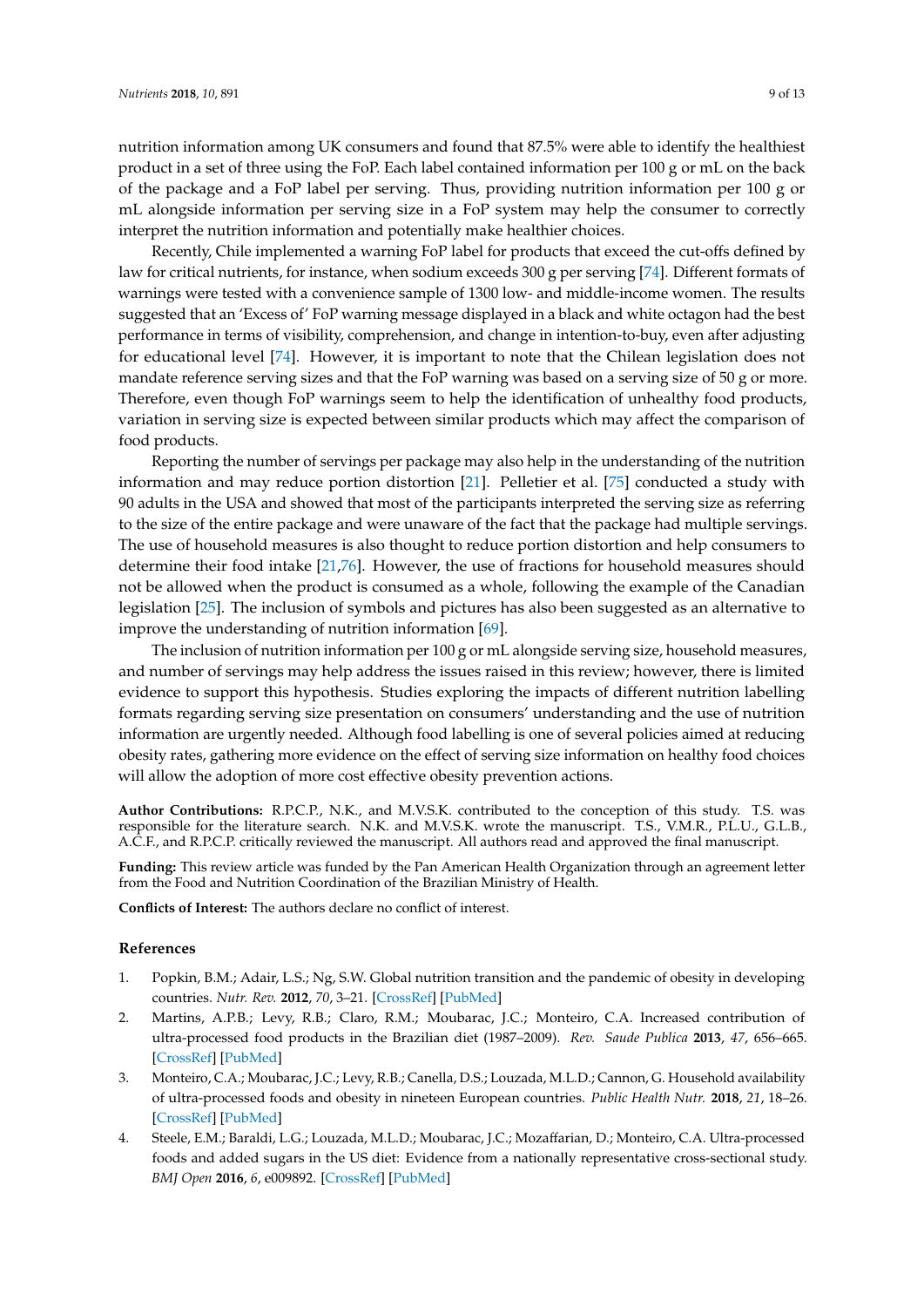- <span id="page-9-3"></span>5. Batal, M.; Johnson-Down, L.; Moubarac, J.C.; Ing, A.; Fediuk, K.; Sadik, T.; Tikhonov, C.; Chan, L.; Willows, N. Quantifying associations of the dietary share of ultra-processed foods with overall diet quality in First Nations peoples in the Canadian provinces of British Columbia, Alberta, Manitoba and Ontario. *Public Health Nutr.* **2018**, *21*, 103–113. [\[CrossRef\]](http://dx.doi.org/10.1017/S1368980017001677) [\[PubMed\]](http://www.ncbi.nlm.nih.gov/pubmed/28738909)
- <span id="page-9-0"></span>6. Louzada, M.L.D.; Ricardo, C.Z.; Steele, E.M.; Levy, R.B.; Cannon, G.; Monteiro, C.A. The share of ultra-processed foods determines the overall nutritional quality of diets in Brazil. *Public Health Nutr.* **2018**, *21*, 94–102. [\[CrossRef\]](http://dx.doi.org/10.1017/S1368980017001434) [\[PubMed\]](http://www.ncbi.nlm.nih.gov/pubmed/28714425)
- <span id="page-9-1"></span>7. Nielsen, A.J.; Popkin, B.M. Patterns and trends in food portion sizes, 1977–1998. *J. Am. Med. Assoc.* **2003**, *289*, 450–453. [\[CrossRef\]](http://dx.doi.org/10.1001/jama.289.4.450)
- <span id="page-9-2"></span>8. Pereira, J.L.; Mendes, A.; Crispim, S.P.; Marchioni, D.M.; Fisberg, R.M. Association of Overweight with Food Portion Size among Adults of Sao Paulo—Brazil. *PLoS ONE* **2016**, *11*, e0164127. [\[CrossRef\]](http://dx.doi.org/10.1371/journal.pone.0164127) [\[PubMed\]](http://www.ncbi.nlm.nih.gov/pubmed/27706222)
- <span id="page-9-4"></span>9. Cediel, G.; Reyes, M.; Louzada, M.L.D.; Steele, E.M.; Monteiro, C.A.; Corvalan, C.; Uauy, R. Ultra-processed foods and added sugars in the Chilean diet (2010). *Public Health Nutr.* **2018**, *21*, 125–133. [\[CrossRef\]](http://dx.doi.org/10.1017/S1368980017001161) [\[PubMed\]](http://www.ncbi.nlm.nih.gov/pubmed/28625223)
- <span id="page-9-5"></span>10. Da Costa Louzada, M.L.; Baraldi, L.G.; Steele, E.M.; Martins, A.P.B.; Canella, D.S.; Moubarac, J.C.; Levy, R.B.; Cannon, G.; Afshin, A.; Imamura, F.; et al. Consumption of ultra-processed foods and obesity in Brazilian adolescents and adults. *Prev. Med.* **2015**, *81*, 9–15. [\[CrossRef\]](http://dx.doi.org/10.1016/j.ypmed.2015.07.018) [\[PubMed\]](http://www.ncbi.nlm.nih.gov/pubmed/26231112)
- <span id="page-9-6"></span>11. Livingstone, M.B.E.; Pourshahidi, L.K. Portion Size and Obesity. *Adv. Nutr.* **2014**, *5*, 829–834. [\[CrossRef\]](http://dx.doi.org/10.3945/an.114.007104) [\[PubMed\]](http://www.ncbi.nlm.nih.gov/pubmed/25398749)
- <span id="page-9-7"></span>12. Fiolet, T.; Srour, B.; Sellem, L.; Kesse-Guyot, E.; Alles, B.; Mejean, C.; Deschasaux, M.; Fassier, P.; Latino-Martel, P.; Beslay, M.; et al. Consumption of ultra-processed foods and cancer risk: Results from NutriNet-Sante prospective cohort. *BMJ* **2018**, *360*, k322. [\[CrossRef\]](http://dx.doi.org/10.1136/bmj.k322) [\[PubMed\]](http://www.ncbi.nlm.nih.gov/pubmed/29444771)
- <span id="page-9-8"></span>13. Brasil. *Lei n*◦ *8.078, de 11 de Setembro de 1990: Dispõe Sobre a Proteção do Consumidor e dá Outras Providências*; Diário Oficial da União: Brasília, Brazil, 1990.
- <span id="page-9-9"></span>14. World Health Organization. Global Strategy on Diet, Physical Activity and Health. Available online: [http://www.who.int/dietphysicalactivity/strategy/eb11344/strategy\\_english\\_web.pdf](http://www.who.int/dietphysicalactivity/strategy/eb11344/strategy_english_web.pdf) (accessed on 27 February 2018).
- <span id="page-9-10"></span>15. World Health Organization. UN Food and Agriculture Organization. Codex Alimentarius: Food Labelling. Available online: <http://www.fao.org/docrep/010/a1390e/a1390e00.htm> (accessed on 25 February 2018).
- <span id="page-9-11"></span>16. World Health Organization. Nutrition Labels and Health Claims: The Global Regulatory Environment. Available online: <http://apps.who.int/iris/bitstream/10665/42964/1/9241591714.pdf> (accessed on 28 February 2018).
- <span id="page-9-12"></span>17. The European Food Information Council. *Global Update on Nutrition Labelling*; European Food Information Council: Brussels, Belgium, 2016.
- <span id="page-9-13"></span>18. Kliemann, N.; Veiros, M.B.; Gonzalez-Chica, D.A.; Proenca, R.P.C. Serving size on nutrition labeling for processed foods sold in Brazil: Relationship to energy value. *Rev. Nutr.* **2016**, *29*, 741–750. [\[CrossRef\]](http://dx.doi.org/10.1590/1678-98652016000500012)
- <span id="page-9-14"></span>19. Cleanthous, X.; Mackintosh, A.M.; Anderson, S. Comparison of reported nutrients and serve size between private label products and branded products in Australian supermarkets. *Nutr. Diet.* **2011**, *68*, 120–126. [\[CrossRef\]](http://dx.doi.org/10.1111/j.1747-0080.2011.01511.x)
- <span id="page-9-15"></span>20. Faulkner, G.P.; Pourshahidi, L.K.; Wallace, J.M.W.; Kerr, M.A.; McCrorie, T.A.; Livingstone, M.B.E. Serving size guidance for consumers: Is it effective? *Proc. Nutr. Soc.* **2012**, *71*, 610–621. [\[CrossRef\]](http://dx.doi.org/10.1017/S0029665112000766) [\[PubMed\]](http://www.ncbi.nlm.nih.gov/pubmed/22877767)
- <span id="page-9-16"></span>21. Steenhuis, I.H.M.; Vermeer, W.M. Portion size: Review and framework for interventions. *Int. J. Behav. Nutr. Phys. Act.* **2009**, *6*, 58. [\[CrossRef\]](http://dx.doi.org/10.1186/1479-5868-6-58) [\[PubMed\]](http://www.ncbi.nlm.nih.gov/pubmed/19698102)
- <span id="page-9-17"></span>22. Institute of Grocery Distribution (IGD). *Portion Size: A Review of Existing Approache*; Institute of Grocery Distribution: Hertford, UK, 2008.
- <span id="page-9-18"></span>23. Curran, M.A. Nutrition labelling: Perspectives of a bi-national agency for Australia and New Zealand. *Asia Pac. J. Clin. Nutr.* **2002**, *11*, S72–S76. [\[CrossRef\]](http://dx.doi.org/10.1046/j.1440-6047.2002.00002.x) [\[PubMed\]](http://www.ncbi.nlm.nih.gov/pubmed/12074190)
- <span id="page-9-19"></span>24. Australia/New Zeland. Nutrition Information Panels Food Standards Australia and New Zealand 2015. Available online: <http://www.foodstandards.gov.au/consumer/labelling/panels/Pages/default.aspx> (accessed on 28 February 2018).
- <span id="page-9-20"></span>25. Canadá. Mandatory Information and Serving Size: Canadian Food Inspection Agency. Available online: [http://www.inspection.gc.ca/food/labelling/food-labelling-for-industry/nutrition-labelling/](http://www.inspection.gc.ca/food/labelling/food-labelling-for-industry/nutrition-labelling/information-within-the-nutrition-facts-table/eng/1389198568400/1389198597278?chap=1) [information-within-the-nutrition-facts-table/eng/1389198568400/1389198597278?chap=1](http://www.inspection.gc.ca/food/labelling/food-labelling-for-industry/nutrition-labelling/information-within-the-nutrition-facts-table/eng/1389198568400/1389198597278?chap=1) (accessed on 1 March 2018).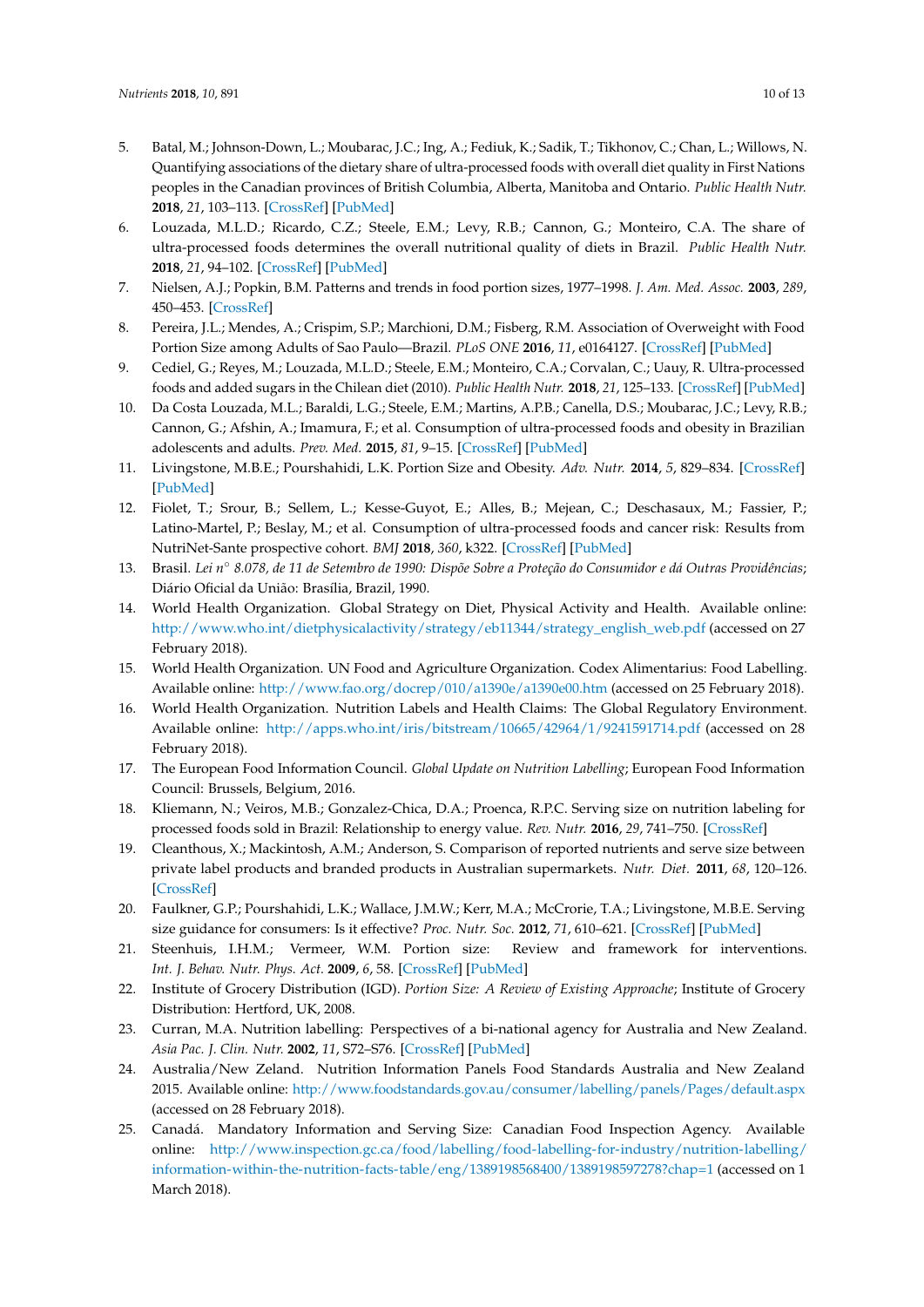- <span id="page-10-0"></span>26. USA. Changes to the Nutrition Facts Label: Food and Drug Administration. 2016. Available online: [https://www.fda.gov/Food/GuidanceRegulation/GuidanceDocumentsRegulatoryInformation/](https://www.fda.gov/Food/GuidanceRegulation/GuidanceDocumentsRegulatoryInformation/LabelingNutrition/ucm385663.htm) [LabelingNutrition/ucm385663.htm](https://www.fda.gov/Food/GuidanceRegulation/GuidanceDocumentsRegulatoryInformation/LabelingNutrition/ucm385663.htm) (accessed on 1 March 2018).
- <span id="page-10-1"></span>27. Earl, R.; Porter, D.V.; Wellman, N.S. Nutrition Labeling—Issues and Directions for the 1990s. *J. Am. Diet Assoc.* **1990**, *90*, 1599–1601. [\[PubMed\]](http://www.ncbi.nlm.nih.gov/pubmed/2229858)
- <span id="page-10-2"></span>28. Taylor, C.; Wilkening, V.L. How the nutrition food label was developed, Part 1: The nutrition facts panel. *J. Am .Diet Assoc.* **2008**, *108*, 437–442. [\[CrossRef\]](http://dx.doi.org/10.1016/j.jada.2007.12.010) [\[PubMed\]](http://www.ncbi.nlm.nih.gov/pubmed/18313424)
- <span id="page-10-3"></span>29. Mercosul. *GMC/Resolução n*◦ *44/03, de 10 de Dezembro de 2003: Aprova o Regulamento Técnico do Mercosul para Rotulagem Nutricional de Alimentos Embalados*; Mercosul: Montevidéu, Uruguay, 2003.
- <span id="page-10-4"></span>30. Mercosul. *GMC/Resolução n*◦ *46/03, de 10 de Dezembro de 2003: Aprova o Regulamento Técnico do Mercosul para Rotulagem Nutricional de Alimentos Embalados*; Mercosul: Montevidéu, Uruguay, 2003.
- <span id="page-10-5"></span>31. Brasil. *Resolução RDC n*◦ *359, de 23 de Dezembro de 2003. A Diretoria Colegiada da ANVISA/MS Aprova Regulamento Técnico de Porções de Alimentos Embalados para Fins de Rotulagem Nutricional*; Agência Nacional de Vigilância Sanitária: Brasília, Brazil, 2003.
- <span id="page-10-6"></span>32. Ferreira, A.B.; Lanfer-Marque, U.M. Brazilian food labeling regulations. *Rev. Nutr.* **2007**, *20*, 83–93. [\[CrossRef\]](http://dx.doi.org/10.1590/S1415-52732007000100009)
- <span id="page-10-7"></span>33. Europe. *Regulamento (UE) Número 1169/2011 do Parlamento Europeu e do Conselho da União Eurpeia de 25 de Outubro de 2011, Relativo à Prestação de Informação aos Consumidores Sobre os Géneros Alimentícios*; Jornal Oficial da União Europeia: Estrasburgo, France, 2011.
- <span id="page-10-8"></span>34. Canadá. Food Labelling Changes: Government of Canada. Health Canada. Available online: [https:](https://www.canada.ca/en/health-canada/services/food-labelling-changes.html) [//www.canada.ca/en/health-canada/services/food-labelling-changes.html](https://www.canada.ca/en/health-canada/services/food-labelling-changes.html) (accessed on 1 March 2018).
- <span id="page-10-9"></span>35. Europe. Council Directive 90/496/EEC on Nutrition Labelling for Food Stuffs. 1990. Available online: [https:](https://eur-lex.europa.eu/LexUriServ/LexUriServ.do?uri=CONSLEG:1990L0496:20081211:EN:PDF) [//eur-lex.europa.eu/LexUriServ/LexUriServ.do?uri=CONSLEG:1990L0496:20081211:EN:PDF](https://eur-lex.europa.eu/LexUriServ/LexUriServ.do?uri=CONSLEG:1990L0496:20081211:EN:PDF) (accessed on 26 February 2018).
- <span id="page-10-10"></span>36. Walker, K.Z.; Woods, J.L.; Rickard, C.A.; Wong, C.K. Product variety in Australian snacks and drinks: How can the consumer make a healthy choice? *Public Health Nutr.* **2008**, *11*, 1046–1053. [\[CrossRef\]](http://dx.doi.org/10.1017/S1368980007001462) [\[PubMed\]](http://www.ncbi.nlm.nih.gov/pubmed/18096104)
- <span id="page-10-17"></span>37. Kraemer, M.V.S.; Machado, P.P.; Kliemann, N.; Chica, D.A.G.; Proenca, R.P.D. The Brazilian population consumes larger serving sizes than those informed on labels. *Br. Food J.* **2015**, *117*, 719–730. [\[CrossRef\]](http://dx.doi.org/10.1108/BFJ-11-2013-0339)
- <span id="page-10-11"></span>38. Drewnowski, A.; Maillot, M.; Darmon, N. Should nutrient profiles be based on 100 g, 100 kcal or serving size? *Eur. J. Clin. Nutr.* **2009**, *63*, 898–904. [\[CrossRef\]](http://dx.doi.org/10.1038/ejcn.2008.53) [\[PubMed\]](http://www.ncbi.nlm.nih.gov/pubmed/18985061)
- <span id="page-10-12"></span>39. Yang, S.; Gemming, L.; Rangan, A. Large Variations in Declared Serving Sizes of Packaged Foods in Australia: A Need for Serving Size Standardisation? *Nutrients* **2018**, *10*, 139. [\[CrossRef\]](http://dx.doi.org/10.3390/nu10020139) [\[PubMed\]](http://www.ncbi.nlm.nih.gov/pubmed/29382083)
- <span id="page-10-13"></span>40. Young, L.R.; Nestle, M. Expanding portion sizes in the US marketplace: Implications for nutrition counseling. *J. Am. Diet Assoc.* **2003**, *103*, 231–234. [\[CrossRef\]](http://dx.doi.org/10.1053/jada.2003.50027) [\[PubMed\]](http://www.ncbi.nlm.nih.gov/pubmed/12589331)
- <span id="page-10-14"></span>41. Chan, J.Y.M.; Scourboutakos, M.J.; L'Abbe, M.R. Unregulated serving sizes on the Canadian nutrition facts table—An invitation for manufacturer manipulations. *BMC Public Health* **2017**, *17*, 418. [\[CrossRef\]](http://dx.doi.org/10.1186/s12889-017-4362-0) [\[PubMed\]](http://www.ncbi.nlm.nih.gov/pubmed/28482826)
- <span id="page-10-15"></span>42. Grandi, A.Z.; Rossi, D.A. Avaliação dos itens obrigatórios na rotulagem nutricional de produtos lácteos fermentados. *Rev. Inst. Adolfo Lutz* **2010**, *69*, 62–68.
- <span id="page-10-16"></span>43. Kliemann, N.; Veiros, M.B.; Gonzalez-Chica, D.A.; Proenca, R.P.D. Reference serving sizes for the Brazilian population: An analysis of processed food labels. *Rev. Nutr.* **2014**, *27*, 329–341. [\[CrossRef\]](http://dx.doi.org/10.1590/1415-52732014000300007)
- <span id="page-10-18"></span>44. Campos, S.; Doxey, J.; Hammond, D. Nutrition labels on pre-packaged foods: A systematic review. *Public Health Nutr.* **2011**, *14*, 1496–1506. [\[CrossRef\]](http://dx.doi.org/10.1017/S1368980010003290) [\[PubMed\]](http://www.ncbi.nlm.nih.gov/pubmed/21241532)
- <span id="page-10-19"></span>45. Lando, A.M.; Labiner-Wolfe, J. Helping consumers make more healthful food choices: Consumer views on modifying food labels and providing point-of-purchase nutrition information at quick-service restaurants. *J. Nutr. Educ. Behav.* **2007**, *39*, 157–163. [\[CrossRef\]](http://dx.doi.org/10.1016/j.jneb.2006.12.010) [\[PubMed\]](http://www.ncbi.nlm.nih.gov/pubmed/17493566)
- <span id="page-10-20"></span>46. Vanderlee, L.; Goodman, S.; Sae Yang, W.; Hammond, D. Consumer understanding of calorie amounts and serving size: Implications for nutritional labelling. *Can. J. Public Health* **2012**, *103*, e327–e331. [\[PubMed\]](http://www.ncbi.nlm.nih.gov/pubmed/23617982)
- <span id="page-10-21"></span>47. Machado, P.P.; Kraemer, M.V.S.; Kliemann, N.; Colussi, C.F.; Veiros, M.B.; Proença, R.P.C. Serving sizes and energy values on the nutrition labels of regular and diet/light processed and ultra-processed dairy products sold in Brazil. *Br. Food J.* **2016**, *118*, 1579–1593. [\[CrossRef\]](http://dx.doi.org/10.1108/BFJ-10-2015-0353)
- <span id="page-10-22"></span>48. Scheeder, M.R.L. About the trans-(hi) story: How did trans fatty acids enter the human food chain. *Am. Oil Chem. Soc.* **2007**, *18*, 133–135.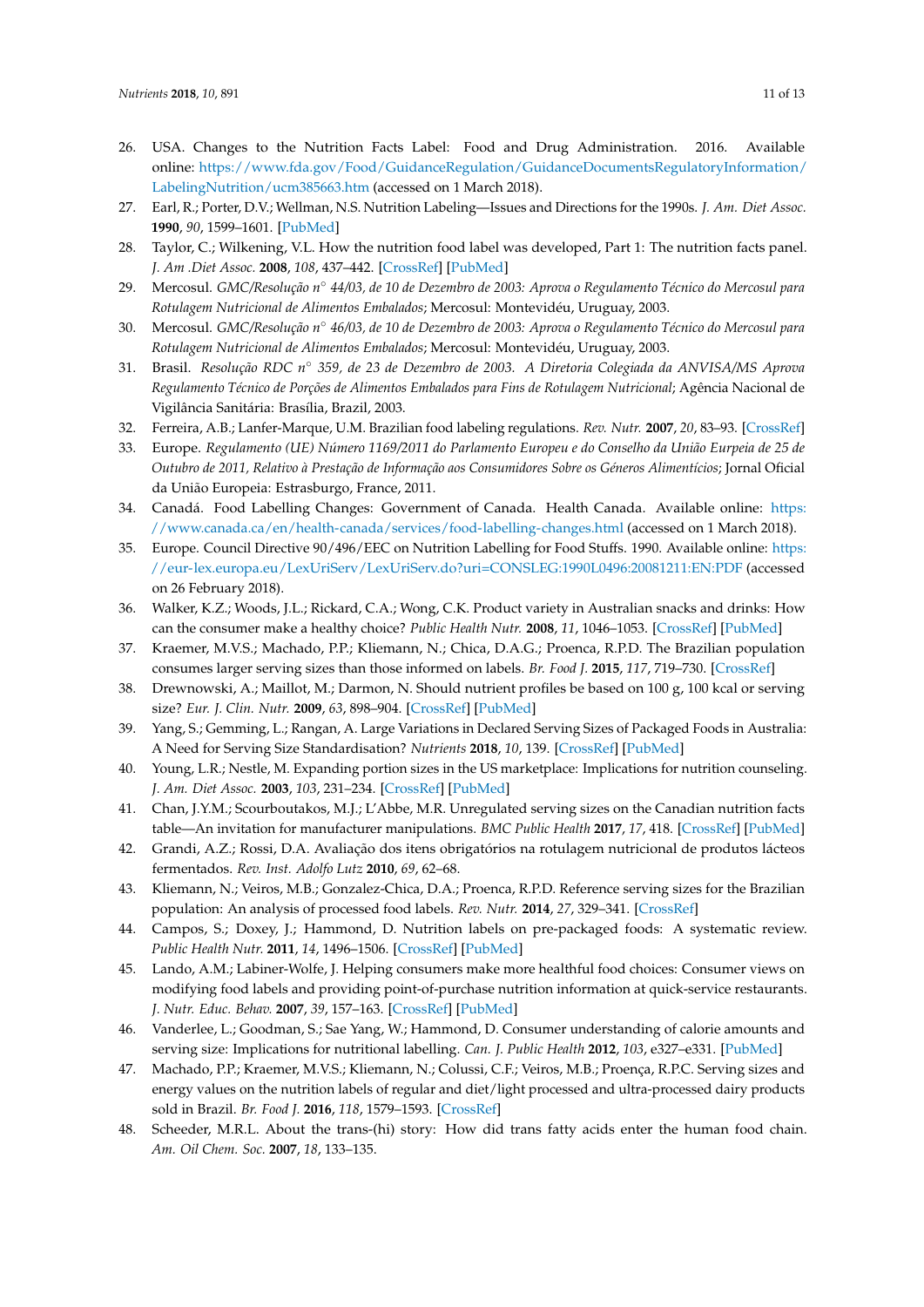- 49. Oomen, C.M.; Ocké, M.C.; Feskens, E.J.M.; van Erp-Baart, M.A.J.; Kok, F.J.; Kromhout, D. Association between trans fatty acid intake and 10-year risk of cononary heart disease in the Zutphen Elderly Study: A prospective population-based study. *Lancet* **2001**, *357*, 746–751. [\[CrossRef\]](http://dx.doi.org/10.1016/S0140-6736(00)04166-0)
- <span id="page-11-0"></span>50. Mozaffarian, D.; Clarke, R. Quantitative effects on cardiovascular risk factors and coronary heart disease risk of replacing partially hydrogenated vegetable oils with other fats and oils. *Eur. J. Clin. Nutr.* **2009**, *63*, S22–S33. [\[CrossRef\]](http://dx.doi.org/10.1038/sj.ejcn.1602976) [\[PubMed\]](http://www.ncbi.nlm.nih.gov/pubmed/19424216)
- <span id="page-11-1"></span>51. Ghebreyesus, T.A.; Frieden, T.R. REPLACE: A roadmap to make the world trans fat free by 2023. *Lancet* **2018**, *391*, 1978–1980. [\[CrossRef\]](http://dx.doi.org/10.1016/S0140-6736(18)31083-3)
- <span id="page-11-2"></span>52. Hissanaga, V.M.; Proenca, R.P.C.; Block, J.M. Trans fatty acids in Brazilian food products: A review of aspects related to health and nutrition labeling. *Rev. Nutr.* **2012**, *25*, 517–530. [\[CrossRef\]](http://dx.doi.org/10.1590/S1415-52732012000400009)
- <span id="page-11-3"></span>53. Brasil. *Resolução—RDC n*◦ *360, de 23 de Dezembro de 2003: Aprova Regulamento Técnico Sobre Rotulagem Nutricional de Alimentos Embalados, Tornando Obrigatória a Rotulagem Nutricional*; Agência Nacional de Vigilância Sanitária: Brasília, Brazil, 2003.
- <span id="page-11-4"></span>54. Brasil. *Resolução—RDC n*◦ *54, de 12 de Novembro de 2012: Dispõe Sobre o Regulamento Técnico Sobre Informação Nutricional Complementar*; Agência Nacional de Vigilância Sanitária: Brasília, Brasil, 2012.
- <span id="page-11-5"></span>55. Silveira, B.M.; Gonzalez-Chica, D.A.; Proença, R.P.C. Reporting of trans-fat on labels of Brazilian food products. *Public Health Nutr.* **2013**, *16*, 2146–2153. [\[CrossRef\]](http://dx.doi.org/10.1017/S1368980013000050) [\[PubMed\]](http://www.ncbi.nlm.nih.gov/pubmed/23388131)
- <span id="page-11-6"></span>56. Gagliardi, A.C.; Mancini Filho, J.; Santos, R.D. Nutritional profile of foods with zero trans fatty acids claim. *Rev. Assoc. Med. Bras.* **2009**, *55*, 50–53. [\[CrossRef\]](http://dx.doi.org/10.1590/S0104-42302009000100015) [\[PubMed\]](http://www.ncbi.nlm.nih.gov/pubmed/19360278)
- <span id="page-11-7"></span>57. Schwartz, J.; Byrd-Bredbenner, C. Portion distortion: Typical portion sizes selected by young adults. *J. Am. Diet Assoc.* **2006**, *106*, 1412–1418. [\[CrossRef\]](http://dx.doi.org/10.1016/j.jada.2006.06.006) [\[PubMed\]](http://www.ncbi.nlm.nih.gov/pubmed/16963346)
- 58. Reeves, S.; Wake, Y.; Zick, A. Nutrition labeling and portion size information on children's menus in fast-food and table-service chain restaurants in London, UK. *J. Nutr. Educ. Behav.* **2011**, *43*, 543–547. [\[CrossRef\]](http://dx.doi.org/10.1016/j.jneb.2010.12.006) [\[PubMed\]](http://www.ncbi.nlm.nih.gov/pubmed/21924958)
- <span id="page-11-9"></span>59. Remig, V.; Franklin, B.; Margolis, S.; Kostas, G.; Nece, T.; Street, J.C. Trans Fats in America: A Review of Their Use, Consumption, Health Implications, and Regulation. *J. Am. Diet Assoc.* **2010**, *110*, 585–592. [\[CrossRef\]](http://dx.doi.org/10.1016/j.jada.2009.12.024) [\[PubMed\]](http://www.ncbi.nlm.nih.gov/pubmed/20338284)
- 60. Ueland, O.; Cardello, A.V.; Merrill, E.P.; Lesher, L.L. Effect of Portion Size Information on Food Intake. *J. Am. Diet Assoc.* **2009**, *109*, 124–127. [\[CrossRef\]](http://dx.doi.org/10.1016/j.jada.2008.10.002) [\[PubMed\]](http://www.ncbi.nlm.nih.gov/pubmed/19103332)
- 61. Arcand, J.; Scourboutakos, M.J.; Au, J.T.C.; L'Abbe, M.R. trans Fatty acids in the Canadian food supply: An updated analysis. *Am. J. Clin. Nutr.* **2014**, *100*, 1116–1123. [\[CrossRef\]](http://dx.doi.org/10.3945/ajcn.114.088732) [\[PubMed\]](http://www.ncbi.nlm.nih.gov/pubmed/25099549)
- <span id="page-11-8"></span>62. Pantazopoulos, P.; Kwong, K.; Lillycrop, W.; Wong, L.; Gao, Y.; Chalouh, S.; Samadhin, M.; Ratnayake, W.N.; Krenosky, S.; Dumais, L.; et al. Trans and saturated fat on food labels in Canada: Fact or fiction? *Can. J. Public Health* **2011**, *102*, 313–316. [\[PubMed\]](http://www.ncbi.nlm.nih.gov/pubmed/21913591)
- <span id="page-11-10"></span>63. Martins, C.A.; de Sousa, A.A.; Veiros, M.B.; Gonzalez-Chica, D.A.; Proença, R.P.C. Sodium content and labelling of processed and ultra-processed food products marketed in Brazil. *Public Health Nutr.* **2015**, *18*, 1206–1214. [\[CrossRef\]](http://dx.doi.org/10.1017/S1368980014001736) [\[PubMed\]](http://www.ncbi.nlm.nih.gov/pubmed/25167362)
- <span id="page-11-11"></span>64. United Kingdom—Food Standards Agency. *Food Labels: Traffic Light Labelling*; Food Standards Agency: London, UK, 2007.
- <span id="page-11-12"></span>65. Kraemer, M.V.S.; de Oliveira, R.C.; Gonzalez-Chica, D.A.; Proença, R.P.C. Sodium content on processed foods for snacks. *Public Health Nutr.* **2015**, *19*, 967–975. [\[CrossRef\]](http://dx.doi.org/10.1017/S1368980015001718) [\[PubMed\]](http://www.ncbi.nlm.nih.gov/pubmed/26054849)
- <span id="page-11-13"></span>66. Nishida, W.; Fernandes, A.C.; Veiros, M.B.; Chica, D.A.G.; Proenca, R.P.D. A comparison of sodium contents on nutrition information labels of foods with and without nutrition claims marketed in Brazil. *Br. Food J.* **2016**, *118*, 1594–1609. [\[CrossRef\]](http://dx.doi.org/10.1108/BFJ-09-2015-0325)
- <span id="page-11-14"></span>67. Bryant, R.; Dundes, L. Portion distortion: A study of college students. *J. Consum. Aff.* **2005**, *39*, 399–408. [\[CrossRef\]](http://dx.doi.org/10.1111/j.1745-6606.2005.00021.x)
- <span id="page-11-15"></span>68. The European Food Information Council (EUFIC). *Consumer Response to Portion Size on Food and Drink Packaging: A Pan-European Study*; The European Food Information Council: Brussels, Belgium, 2011; Available online: [https://www.eufic.org/en/collaboration/article/eufic-forum-n-5-consumer-response-to-portion](https://www.eufic.org/en/collaboration/article/eufic-forum-n-5-consumer-response-to-portion-information-on-food-and-drink)[information-on-food-and-drink](https://www.eufic.org/en/collaboration/article/eufic-forum-n-5-consumer-response-to-portion-information-on-food-and-drink) (accessed on 1 March 2018).
- <span id="page-11-16"></span>69. Mandle, J.; Tugendhaft, A.; Michalow, J.; Hofman, K. Nutrition labelling: A review of research on consumer and industry response in the global South. *Glob. Health Action* **2015**, *8*, 25912. [\[CrossRef\]](http://dx.doi.org/10.3402/gha.v8.25912) [\[PubMed\]](http://www.ncbi.nlm.nih.gov/pubmed/25623608)